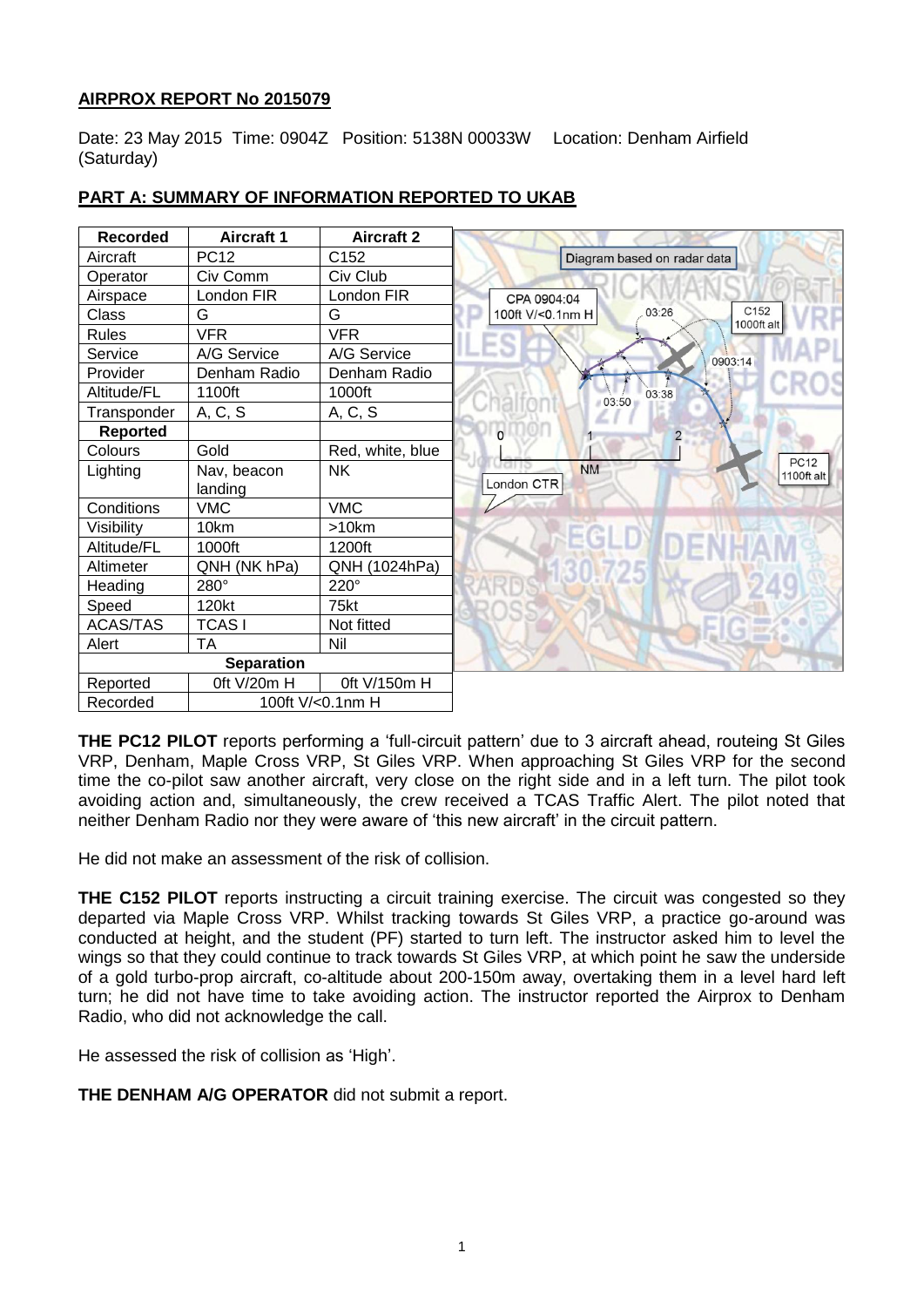## **Factual Background**

The weather at Heathrow was recorded as follows:

METAR EGLL 230850Z 35006KT 310V050 9999 FEW024 16/10 Q1025 NOSIG METAR EGLL 230920Z 36006KT 330V060 9999 FEW021 17/11 Q1025 NOSIG

#### **Analysis and Investigation**

### **UKAB Secretariat**

The PC12 and C152 pilots shared an equal responsibility for collision avoidance and not to operate in such proximity to other aircraft as to create a collision hazard<sup>1</sup>. The incident geometry was overtaking; the C152 pilot had right of way and the PC12 pilot was required to keep out of the way of the other aircraft by altering course to the right<sup>2</sup>, notwithstanding the requirement to avoid collision.

The version of CAP 413 (Radiotelephony Manual) in force at the time stated:

'An AGCS radio station operator is not necessarily able to view any part of the aerodrome or surrounding airspace. Traffic information provided by an AGCS radio station operator is therefore based primarily on reports made by other pilots. Information provided by an AGCS radio station operator may be used to assist a pilot in making decisions, however, the safe conduct of the flight remains the pilot's responsibility.'<sup>3</sup>

### **Summary**

An Airprox was reported when a PC12 and a C152 flew into proximity at 0904 on Saturday 23<sup>rd</sup> May 2015. Both pilots were operating under VFR in VMC, both in receipt of an A/G Service from Denham Radio.

## **PART B: SUMMARY OF THE BOARD'S DISCUSSIONS**

Information available consisted of reports from the pilots of both aircraft and radar photographs/video recordings.

Members noted that the Denham visual circuit was severely constrained by airspace and noise abatement limitations, and that the airspace to the north of Denham could be very congested. The C152 pilot had elected to leave the visual circuit due to congestion and was effectively transiting between VRPs in Class G airspace. Some members felt that he would have been better served in not conducting instruction in the busy airspace between VRPs, but rather concentrate on effective lookout. That being said, other members noted that it was Class G airspace, that he was entitled to operate within it, and that he was probably just taking advantage of the short transit to consolidate points made during the circuit training work. The Board noted that the PC12 pilot had also left the visual circuit due to congestion, but they were informed that there was no 'full-circuit pattern' as such, as reported by the PC12 pilot. That being said, they recognised that the nature of the departure and joining procedures effectively created a fixed route between Denham and the Maple Cross and St Giles VRPs. It was clear to the Board that the PC12 pilot did not have SA on the C152, as evidenced by his recollection that it was 'a new aircraft in the circuit pattern'. Members noted that pilots were required to report their position and height to the A/G Operator on entering and immediately prior to leaving the ATZ<sup>4</sup>, but they were hampered by the lack of RT recording to determine what had actually been said in this instance. Nevertheless, they agreed that each pilot would be expected to state their

 $\overline{\phantom{a}}$ 

<sup>1</sup> SERA.3205 Proximity.

 $2^{2}$  SERA.3210 Right-of-way (c) (3) Overtaking.

<sup>&</sup>lt;sup>3</sup> Chapter 4 (Aerodrome Phraseology), page 50 (Aerodrome Air/Ground Communication Service Phraseology), paragraph

<sup>4.138</sup> (Type of Service), dated 13 Nov 2014.

Rules of the Air 2015, Rule 11 (Flight within aerodrome traffic zones).